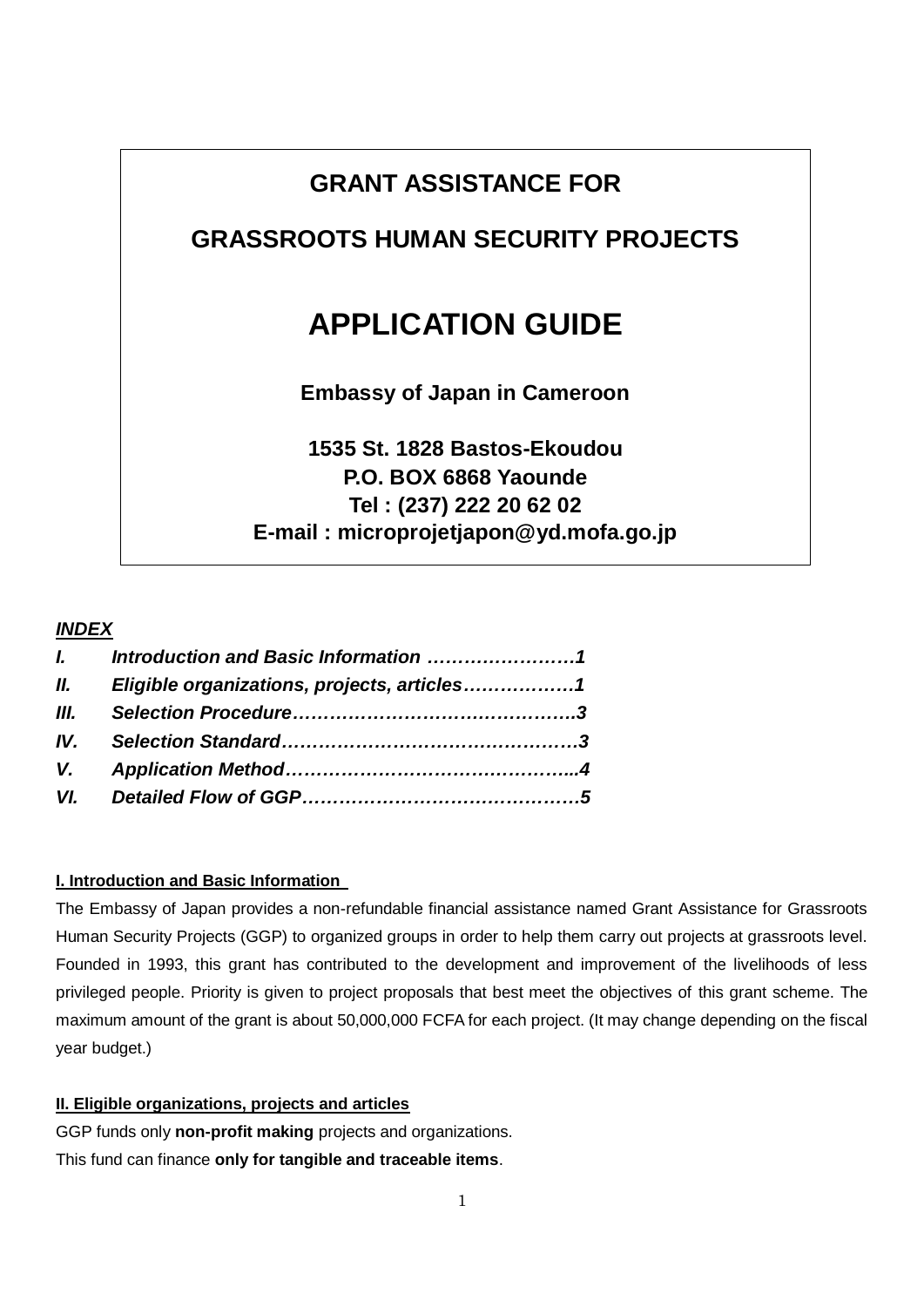# **I.1 Eligible organizations:**

- ◆ Local and International NGOs
- $\blacklozenge$  Professional, health, or educational training centers
- ◆ CIGs (Common Initiative Groups), CBOs (Community Based Organizations) and local development committees
- ♦ Educational or health institutes
- Local authorities

*NB: Non-profit organizations are eligible except central governments or UN organizations.*

### **I.2 Prerequisites for organizations:**

- The organization should be officially registered by relevant authorities
- $\blacklozenge$  The organization should have been active in its domain for at least two (2) years
- The organization should have an accessible Head Office and project site
- The organization should have good records of previous projects
- The organizations should have good financial records and record keeping system

# **I.3 Projects funded:**

- Project for construction, rehabilitation, equipment
- Projects for Socio-economic development, in Education (schools), Health (hospitals), professional training (vocational training centres), transport (small bridges), Water (wells, water supply), economic (small industry for local income), agriculture (strage magazine)
- Projects for improvement of livelihoods at grassroots level
- Projects in favor of the less privileged
- Projects that can be implemented within 12 months maximum

#### **I.4 Projects not funded:**

- exclusive for religious or political purposes
- related to the powers of the State
- for only cultural, artistic or sports activities
- for commercial activities
- for professional researches
- for military purposes

### *NB: Profit-making projects are not eligible.*

#### **I.5 Articles not funded:**

- **Administrative costs** (e.g. salaries, utility costs, rents, advert, transportation, operational cost)
- **Upkeep costs** (e.g. maintenance costs, purchase of replacement products)
- **Land Purchase**
- **Tax and Bank fees** (e.g. customs, commissions, registration fees, value-added tax (VAT), management permit fees)
- **Personal assistance** (e.g. scholarship, training, internship, school fees, research, items which can be personal belongings such as clothes or stationeries)
- **Consumable/Disposable products** (e.g. food, stationery, seeds, livestock)
- **Items which are difficult to be followed-up** (e.g. Electronic devices such as personal computers, its renewal fees, books, vaccines)

*NB: GGP funds only for tangible and traceable items.*

*GGP covers only expenses related to the project. All additional expenses will be covered by the applicants themselves.*

*All the articles financed in the project are decided in consultation with the Embassy.*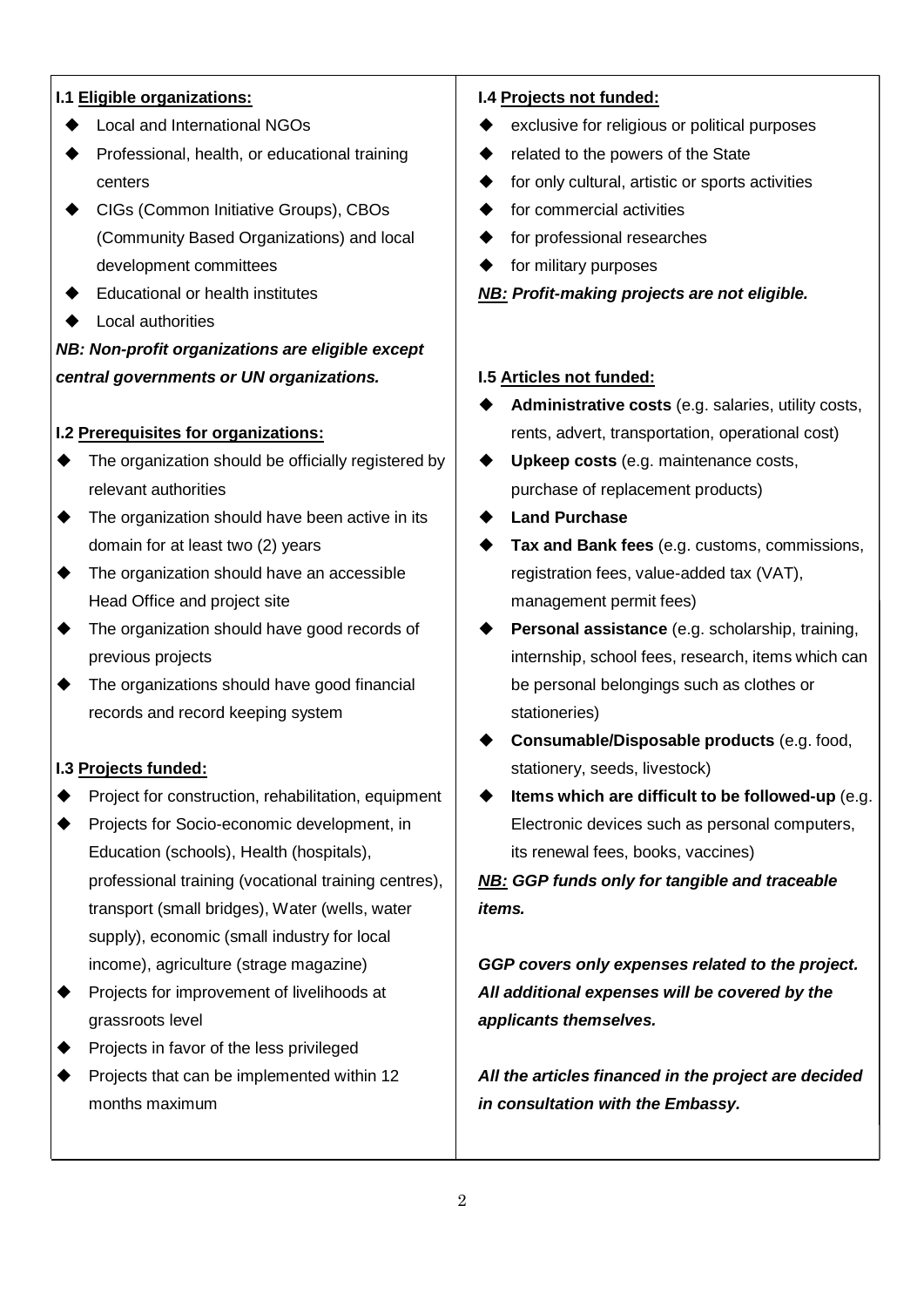#### **III. Selection procedure**

- **Application period :** until 31st March 2022
- **Selection period :** April November 2022
- **Signature of Grant Contracts : Early in 2023**
- **Finance:** March 2023
- **Execution (e.g. commencement of construction)**: April 2023

#### **Flow of the Selection Procedure (from Application to Signature of Contract)**



*31st March 2022* 

*NB: The Embassy will contact only successful candidates. After October 2022 if you have not heard from the Embassy, consider that your application was not selected.* 

#### **III.1 Pre-selection phase**

Applications received at the Embassy are analyzed paying attention to project objective, rationality, socio-economic impact, sustainability and cost effectiveness. The capacity of organization to execute autonomously the project is also considered.

#### **III.2 Visiting the project site and 2nd selection phase**

When a project is pre-selected, the site is visited by a representative of the Embassy to evaluate its feasibility for the 2<sub>nd</sub> selection. For further study, additional documents to submit will also be required.

#### **III.3 Final selection phase**

The Embassy sends proposals whose project is successful for the final selection to the Ministry of Foreign Affairs in Japan.

*NB: If a project does not pass the 2<sub>nd</sub> selection, the concerned organization shall be informed.* 

#### **IV. Selection Standard**

The Embassy will assess all the submitted applications based on:

- (1) Credibility of the Organization
- (2) Legal Status of the Organization (Registration Certificate needed)
- (3) Financial Status of the Organization (Recent Bank Statement)
- (4) Project Management Capacity of the Organization
- (5) Community Participation and Contribution towards the Proposed Project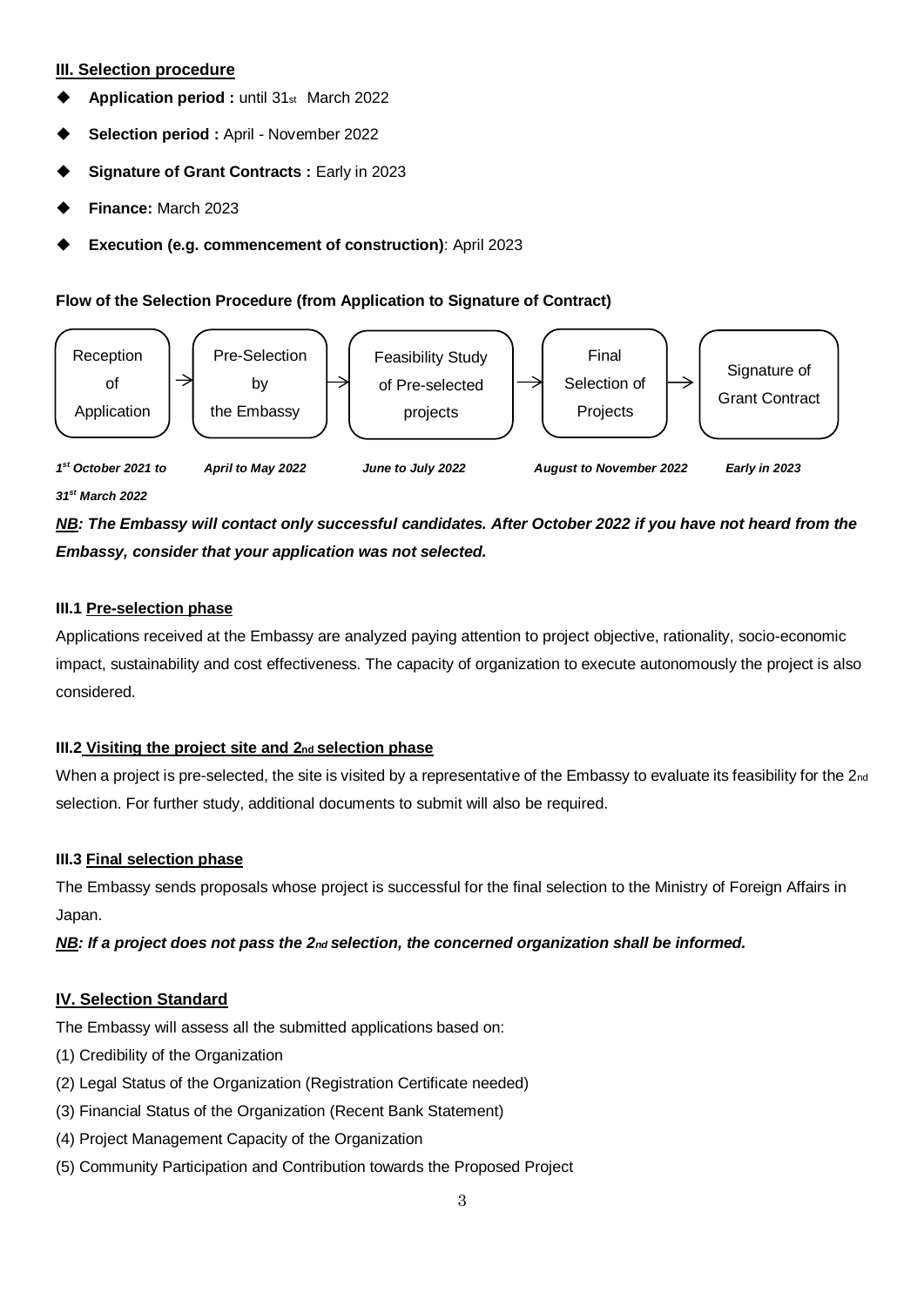- (6) Sustainability and Ownership by the Beneficial Community
- (7) Impact of the Project for the Beneficiaries

(8) The Quality of the Proposal submitted in terms of Neatness, Focus, and Attachment of Verified documents e.g. Photos, Bank Statements and Certificates **I**

### **V. Application Method**

A COMPLETE application form should be submitted via e-mail to the Micro-Project Coordinator through the address which is on the 1st page.

Application form must be duly filled and fulfilled by computer (not by hand writing)

(You can download the form here http://www.cmr.emb-japan.go.jp/itpr\_en/economic\_cooperation-en.html ) *NB: In case your file size is too large to send all at once, you are allowed to send them separately. Please specify your organization's name and the number of e-mails you sent on each e-mail.* 

Applications must include the following documents:

- Estimate/invoice from three different suppliers (and auditors)
- Construction design or picture of sample equipment
- Location map of the project site
- Evidence of land ownership (land title, etc.)
- Registration certificate of the organization
- Organization diagram (member chart)
- Copies of ID card of the members
- Financial balance sheet of the organization for the last 5 years
- Detailed budget of the project

If necessary, send the documents below altogether;

- Any brochure presenting the organization
- Bylaws of the organization
- Project management/operational and financial plan for the next five years after the completion of the project
- Pictures of the present situation of the project (if there is any former realization)
- Any other documents providing information on the organization and the project
- Copy of bank statement of your organization

*NB: Under no condition shall any application submitted for funding be returned to the applicant.*